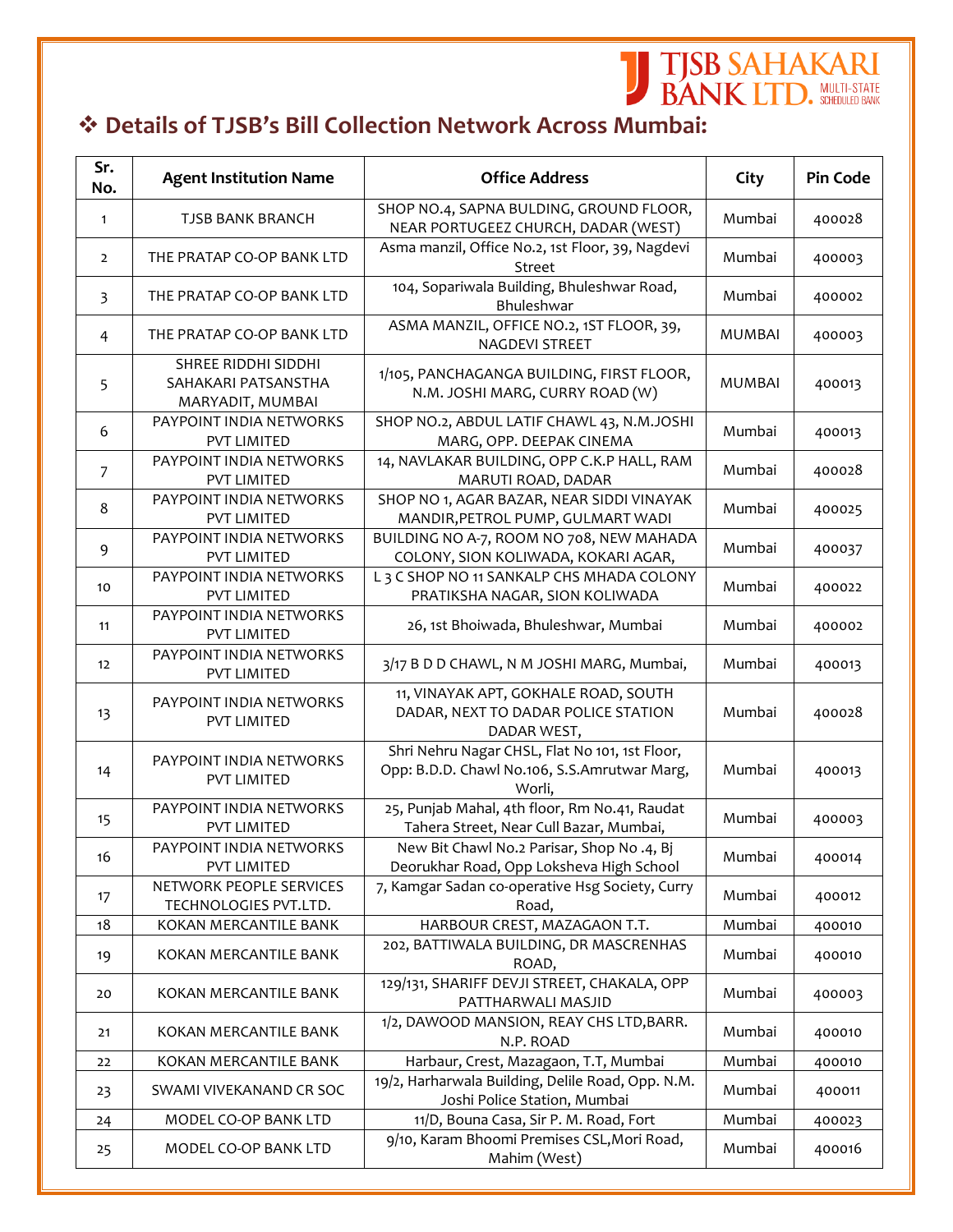|    |                                                           |                                                                                                                                               | <b>TJSB SAHAKARI</b><br>BANK LTD. SCHEDUED BANK |        |
|----|-----------------------------------------------------------|-----------------------------------------------------------------------------------------------------------------------------------------------|-------------------------------------------------|--------|
|    |                                                           |                                                                                                                                               |                                                 |        |
| 26 | PARIJAT COOP CR SOC LTD                                   | A.R.HOUSE, ROOM NO.09, 1ST FLOOR, SARVE<br>NO-20/21, BALAJI NAGAR, GHOKHALE ROAD,<br>DADAR(W)                                                 | <b>MUMBAI</b>                                   | 400028 |
| 27 | SHIVKRUPA SAHAKARI<br>PATPEDHI LTD.                       | 229/ A, Anna Balwant Building, First Floor, J.S.S.<br>Road, Krantiveer Rajguru Marg, Above N.K.G.S.B.<br>Bank, Borbhat Lane, Girgaon, Mumbai. | Mumbai                                          | 400004 |
| 28 | SHIVKRUPA SAHAKARI<br>PATPEDHI LTD.                       | Yash Construction, 1st Floor, Desilva Road, Fruit<br>Gally, Near Shagun Hotel, Dadar (W).                                                     | Mumbai                                          | 400028 |
| 29 | HUTATMA SAHAKARI BANK LTD                                 | SHOP NO. 29 & 30 "City Surve 2/105,<br>Shivajinaga, Shivajinagar Co. Op. Hsg. Soc.                                                            | Mumbai                                          | 400001 |
| 30 | CITIZENCREDIT COOPERATIVE<br><b>BANK LTD</b>              | St. Mary's Extension, Nesbit Road, Mazgaon                                                                                                    | Mumbai                                          | 400010 |
| 31 | CITIZENCREDIT COOPERATIVE<br><b>BANK LTD</b>              | Sind Chambers Co-op. Hsg. Soc. Ltd.                                                                                                           | Mumbai                                          | 400005 |
| 32 | CITIZENCREDIT COOPERATIVE<br><b>BANK LTD</b>              | 1st Floor Our Lady of Dolours Church                                                                                                          | Mumbai                                          | 400031 |
| 33 | CITIZENCREDIT COOPERATIVE<br><b>BANK LTD</b>              | Dr. Antonio Da Silva School Annexe                                                                                                            | Mumbai                                          | 400028 |
| 34 | CITIZENCREDIT COOPERATIVE<br><b>BANK LTD</b>              | Shop No. 1/3 Mahim Garden View CHSL                                                                                                           | Mumbai                                          | 400016 |
| 35 | CITIZENCREDIT COOPERATIVE<br><b>BANK LTD</b>              | St. Xavier High School, Lokmanya Tilak Marg,<br>Dhobi Talao                                                                                   | Mumbai                                          | 400001 |
| 36 | PUSHPANJALI CO-OP CREDIT<br><b>SOCIETY LTD</b>            | A/108, Sundarnagar CHS, 1st Floor, Senapati<br>Bapat Marg, Dadar (W)                                                                          | Mumbai                                          | 400028 |
| 37 | PUSHPANJALI CO-OP CREDIT<br><b>SOCIETY LTD</b>            | 26, Old Flowerlane, Bhuleshwar                                                                                                                | Mumbai                                          | 400002 |
| 38 | DNYANDEEP CO-OP. CREDIT<br>SOCIETY LTD.                   | SHOP NO - 01, 98 MIRA BHAVAN, DADI SHETH<br>AGYARI LANE, KALBADEVI                                                                            | Mumbai                                          | 400002 |
| 39 | DNYANDEEP CO-OP. CREDIT<br>SOCIETY LTD.                   | 102/103, FIRST FLOOR, A WING, NEW LOOK<br>APARTMENT, OPP WADALA, UDYOG BHAVAN,<br>DADAR (E)                                                   | Mumbai                                          | 400014 |
| 40 | DNYANDEEP CO-OP. CREDIT<br>SOCIETY LTD.                   | SHOP NO 3, FIRST FLOOR, UNITED RESIDENCY<br>CHS LTD, SANT ROGIDAS RD., DHARAVI                                                                | Mumbai                                          | 400017 |
| 41 | DNYANDEEP CO-OP. CREDIT<br>SOCIETY LTD.                   | SHOP NO 18, PRITHVI VANDAN CHS LTD; NEAR<br>N.M.JOSHI MARG, POLICE STATION, DELISLE RD,                                                       | Mumbai                                          | 400013 |
| 42 | DNYANDEEP CO-OP. CREDIT<br>SOCIETY LTD.                   | DNYANDEEP BHAVAN, 1ST FLOOR, V.N.PURAV<br>MARG, SION, CHUNABHATTI (EAST)                                                                      | Mumbai                                          | 400022 |
| 43 | NSZNSP NEW SATARA ZILHA<br>NAGARIK SAHAKARI<br>PATSANSTHA | Shop No. B-107, Balaji Nagar, 90 Feet Raod, Near<br>Dharavi Police Station, Dharavi                                                           | Mumbai                                          | 400017 |
| 44 | NSZNSP NEW SATARA ZILHA<br>NAGARIK SAHAKARI<br>PATSANSTHA | A-4, Progressive Bldg., Dr. Compound, D.L.Marg,<br>Chinchpokli [E]                                                                            | Mumbai                                          | 400012 |
| 45 | NSZNSP NEW SATARA ZILHA<br>NAGARIK SAHAKARI<br>PATSANSTHA | Sardar Nagar No. 1, Near Apna Bazar, Sion -<br>Koliwada, Sion [E]                                                                             | Mumbai                                          | 400022 |
| 46 | NSZNSP NEW SATARA ZILHA<br>NAGARIK SAHAKARI<br>PATSANSTHA | 381, Safiyabai Chawl, Ganpatrao Kadam Marg,<br>Worli Naka, Worli                                                                              | Mumbai                                          | 400018 |
| 47 | NSZNSP NEW SATARA ZILHA<br>NAGARIK SAHAKARI<br>PATSANSTHA | Shop No.8/13, Sai Baba Shoping Center, Behind<br>Navjeevan Society, Belasis Road, Mumbai Central                                              | Mumbai                                          | 400008 |
| 48 | NSZNSP NEW SATARA ZILHA<br>NAGARIK SAHAKARI<br>PATSANSTHA | Sambhaji Nagar Co.Op. Hsg. So., 279/A/2,<br>N.M.joshi Marg, Dilisel Road, Mumbai                                                              | Mumbai                                          | 400013 |